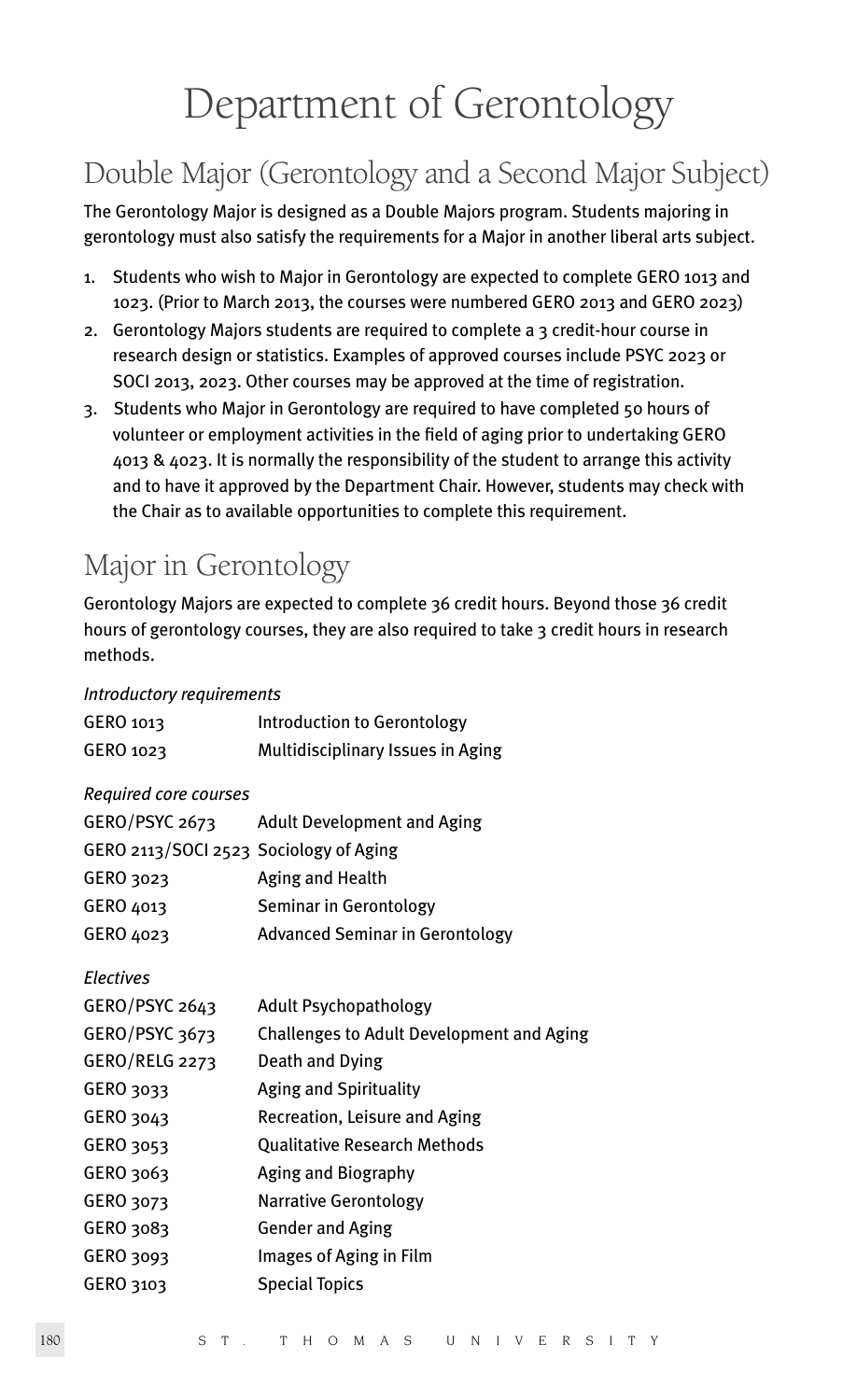| <b>Counselling Older Adults</b>             |
|---------------------------------------------|
| Older Adults as Learners                    |
| <b>Family Ties in Aging</b>                 |
| Aging and Tai Chi                           |
| Social Work and Aging                       |
| <b>Critical Approaches to Nursing Homes</b> |
| <b>Mental Health and Aging</b>              |
| <b>Independent Study</b>                    |
|                                             |

# Minor in Gerontology

Students wishing to pursue a Minor in Gerontology must complete 18 credit hours, composed of any courses which they have the required prerequisites.

Subject to the approval of the Chair and the University registrar, students may be able to substitute other courses at St. Thomas University or the University of New Brunswick for the electives listed above.

Gerontology is a multidisciplinary field that studies the process of aging across the lifespan. Gerontologists draw on research from a variety of fields that include anthropology, economics, philosophy, physiology, psychology, and sociology, among others. The courses listed below are concerned with issues that concern older persons themselves and range from an examination of health-care needs to the understanding of wisdom. Some courses look at the impact of the way we choose to organize society and define aging socially and how individuals actually experience and understand their own later years. Gerontology uses a variety of theoretical perspectives that shed light on the social, psychological, emotional, and spiritual nature of being human as a background for the investigation of a wide variety of topics.

# **GERO-1013. Introduction to Gerontology**

This introductory course is multidisciplinary in nature and considers selected basic information about aging and older persons that derives from biology, psychology, sociology, demography, and the humanities. In addition to relating this information and scientific findings about aging, an attempt will be made to discuss the difficulties involved in establishing facts about aging and older persons.

# **GERO-1023. Multidisciplinary Issues in Aging**

This course will consider the complexity and interrelatedness of various dimensions of adult development and aging, and what this state of affairs suggests for research and practice. Topics of discussion will include selected theories of adult intelligence, personality, and social aging. Further, the multidisciplinary nature of intervention will also be considered in relation to such areas as health care, death and dying, and work and retirement.

# **GERO-2113. Sociology of Aging**

This course will explore the comparative situation of older women and men in different cultures and different historical periods within western societies. The cultural and socialstructural determinants of their changing status will be examined through alternative theoretical perspectives within sociology. The social construction of 'elderly' as a status will be explored through how older people are perceived, described, talked about, and interacted with within everyday behaviour, and how these relations may be 'negotiated' by the elderly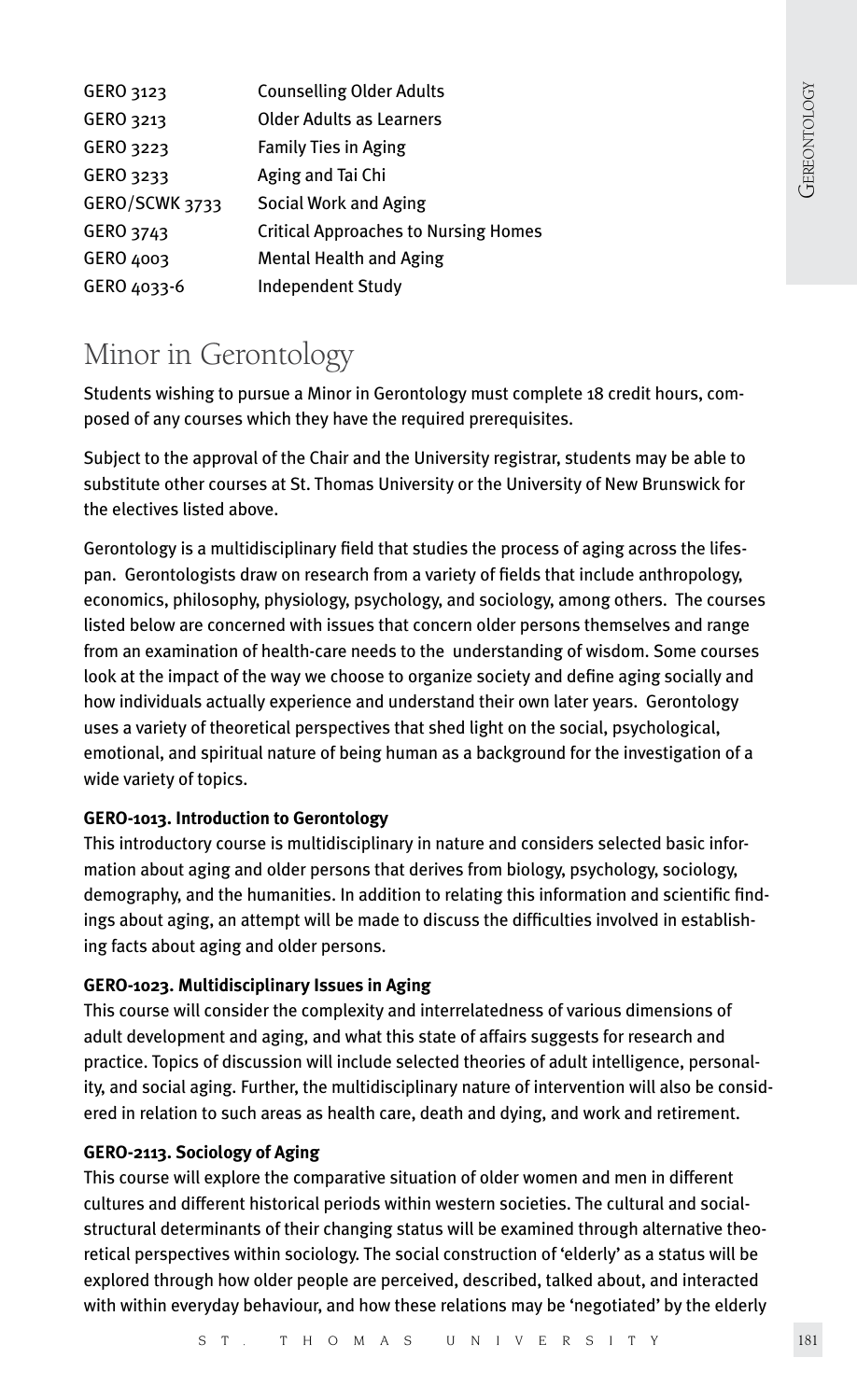themselves. The political economy of aging focuses upon disparities of income, and the determinants and effects of poverty on the lives of older people. Prerequisite: GERO 2013 or SOCI 1003.

#### **GERO-2273. Death and Dying**

This course explores a wide range of topics in the area of death and dying. As a fundamental issue for human beings, these phenomena require investigation from a variety of perspectives. The course considers aspects of death and dying that are religious, philosophical, psychological, and sociological in nature. Further, the course is concerned with both practical and theoretical issues that arise from the relationship between aging, and death and dying.

#### **GERO-2643. Adult Psychopathology**

This course examines issues in the diagnosis and treatment of the most common psychological disorders in adulthood. Students are introduced to the history of psychopathology, from primitive to modern times, which traces the development of biological, psychodynamic, behavioural, cognitive, and socioculural models of abnormality. Possible topics include: anxiety disorders, mood disorders, schizophrenia, and personality disorders.

#### **GERO-2673. Adult Development and Aging**

The course provides an introduction to psychological aspects of aging faced by middle and old aged persons as they adapt to life events. Topics of study include: demographical studies, theories and models of aging, psychological assessment of elderly persons, personality in adulthood, changes in vision and audition, memory processing, learning, and intellectual functioning. Prerequisite: GERO 2013/ PSYC 1013.

#### **GERO-3023. Aging and Health**

Various aspects of aging and health will be addressed in this course. Important topics to be considered are: normal vs. pathological changes with age, principles of survival and the preservation of quality of life, and antecedents to physical, mental, social and spiritual health. The course will also analyze current conceptions of health and health care in an aging population, including ethical implications of these approaches. Prerequisite: GERO 2013 + 2023.

# **GERO-3033. Aging and Spirituality**

This lecture-seminar course examines the process of aging and human development from a spiritual perspective. This objective is carried out by means of an exploration of: (a) an emerging theoretical and empirical literature which focuses on spiritual aspects of aging and which originates in diverse traditions, (b) the practical and ethical issues that arise from an explicit acknowledgement of human spirituality in research and practice in gerontology, and (c) the importance of considering one's personal images and stereotypes of both aging and spirituality. In this regard, the course includes an experiential, dialogical dimension.

# **GERO-3043. Recreation, Leisure and Aging**

This lecture-seminar course will explore the meaning of leisure and the role it plays in the lives of older adults. It is designed to familiarize students with the process of aging as related to leisure, recreation, and lifestyle. The theoretical aspects of aging and their implications for leisure will be the primary focus, while the practical aspects of recreation program development, delivery, and facilitation for both community-based and institutional-based older persons will also be examined. Prerequisite: GERO 2013.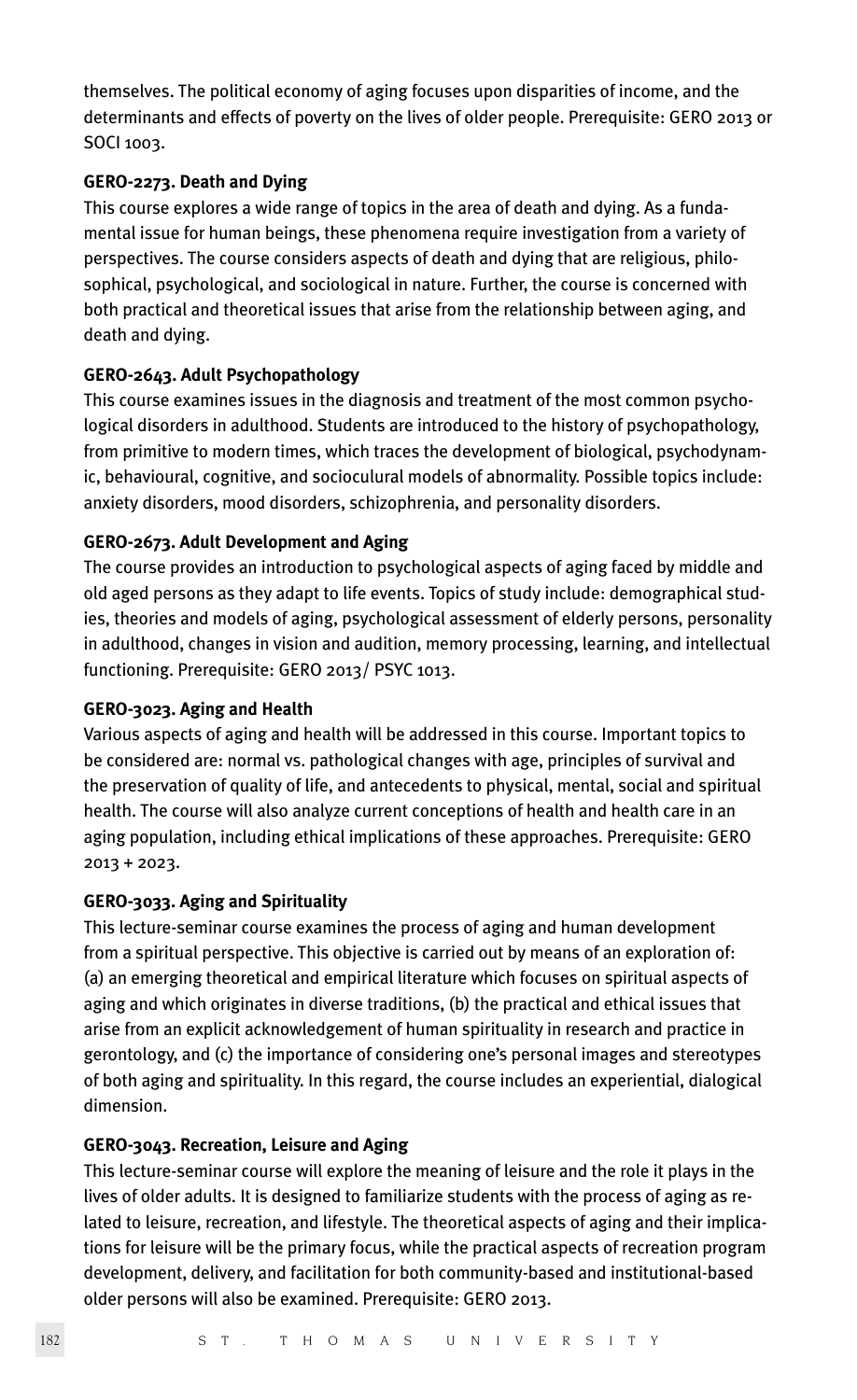# **GERO-3053. Qualitative Research Methods (HMRT) (SOCI) (RELG) (PSYC)**

This course is intended for third-year Honours students who are considering using qualitative analysis in the research for their Honours thesis. It will address theoretical foundations of qualitative analysis, research ethics for qualitative researchers, and provide hands-on experience in developing a research question and collecting and analyzing data using basic qualitative techniques including observation, in-depth interviewing, and unobtrusive measures.

#### **GERO-3063. Aging and Biography**

This lecture-seminar course explores theoretical, methodological, and intervention issues centering on the use of life stories or biographical materials in gerontology. The course considers selected research from the humanities and social sciences that deals with the significance of biography for understanding human aging. In addition, students engage in an autobiographical exercise which provides a personal dimension to the course.

#### **GERO-3073. Narrative Gerontology**

This seminar-style course considers the theoretical and practical implications for gerontology of the narrative root metaphor, or life as story. Against the background of the narrative turn in the human sciences generally, and of specific practices in geriatric care like life review and reminiscence, the course will use basic story elements such as plot, character, point of view, genre, and style to explore the dynamics of continuity and change in the course of autobiographical aging. Through assignments and classroom activities, students will be encouraged to apply such elements to understanding their own development and to their involvement in the storytelling-storylistening exchange that is part of their work as care givers to seniors.

# **GERO-3083. Gender and Aging (GEND)**

This course examines issues involving how one's gender affects one's experience of aging. It looks at how the field of gerontology has traditionally dealt with the concept of gender as well as the feminization of old age, and how this has affected both women's and men's experiences of aging.

#### **GERO-3093. Images of Aging in Film (GEND)**

This course explores popular views of the elderly using motion pictures. It looks at the impact of stereotypes on older people's expectations for later life. As a result of this course, students should be able to look at films more critically and identify images communicated through the media. Prerequisite: GERO-1013.

# **GERO-3123. Counselling Older Adults**

This course considers several important aspects of counselling as they impact specifically on work with older adults. Topics include an overview of counselling and a review of counselling theories. These theories are then applied to contemporary issues in aging such as: changing adult lifestyles and societal expectations, stress factors in modern society, and living longer and healthier. This course involves extensive student participation and is most relevant to educators and professionals in the field of aging. Limited enrolment. Prerequisite: GERO 1013 and 1023.

#### **GERO-3213. Older Adults as Learners**

This course will explore how humans use geographic, racial, and cultural categories to understand themselves and others. It is particularly concerned with how individuals define themselves as belonging to, distinct from, or in conflict with particular nations, cultures, or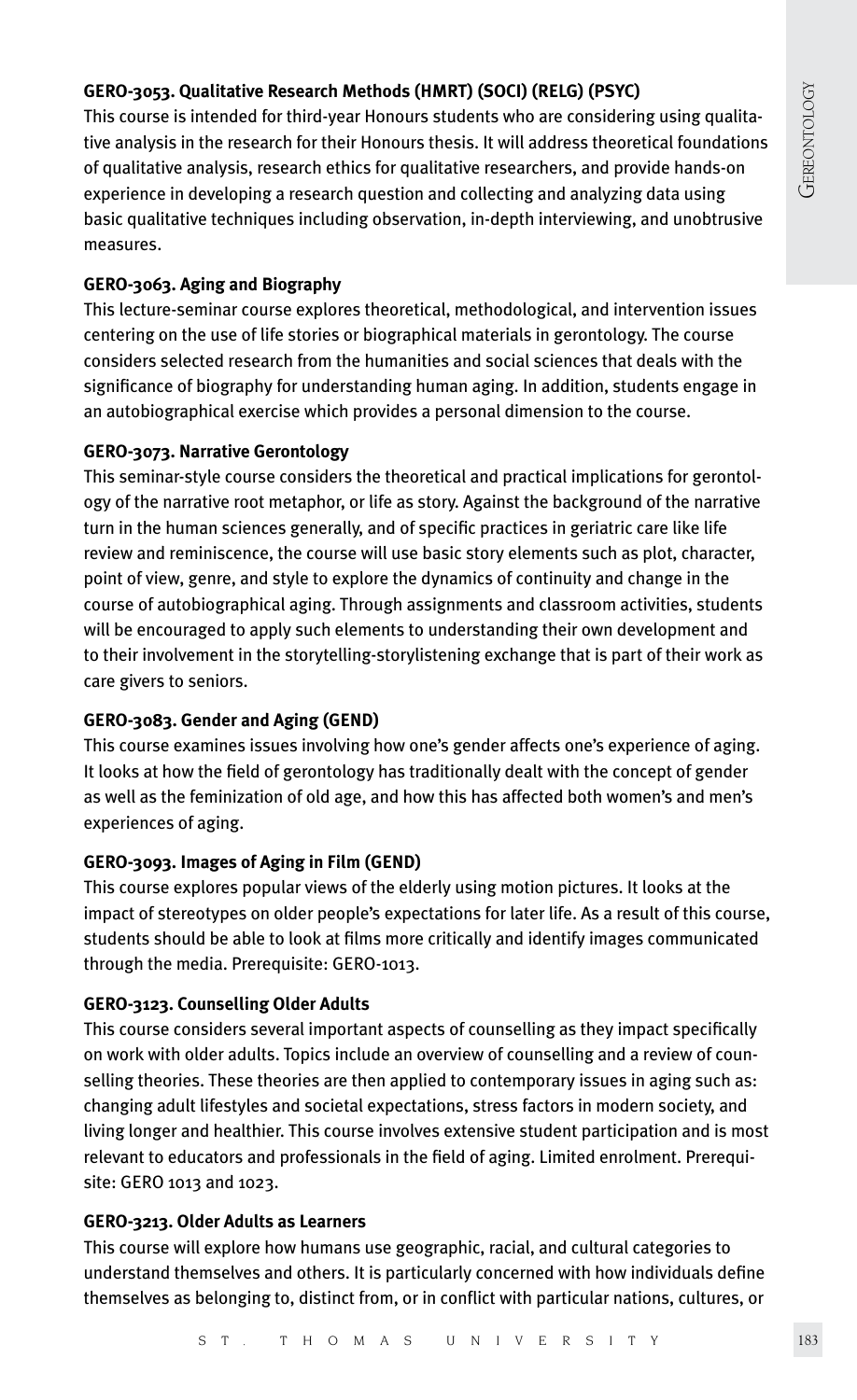peoples. Students will explore themes such as nationalism, colonialism, exile, racism, slavery, and globalization. Texts may include *Exodus*, Shakespeare's *Othello*, Behn's *Oroonoko*, Kant's *Perpetual Peace*, Sears' *Harlem Duet*, and Fanon's *The Wretched of the Earth*.

# **GERO-3223. Family Ties and Aging (GEND)**

This course examines a variety of issues regarding aging and the family. It considers historical and demographic trends as well as theoretical frameworks in family gerontology. The course covers a number of relationships including those of couples, siblings, and grandparents and grandchildren. It also looks at late-life transitions such as retirement, widowhood, and divorce, that affect family structures and relationships.

#### **GERO-3233. Aging and Tai Chi: Theory, Research, and Practice**

Tai Chi is a mind-body-spirit intervention that contributes to the maximization of quality of life for both frail and well adults. This course explores the philosophy and principles that form the basis of the art of Tai Chi. The course will also review research that demonstrates a range of health benefits of Tai Chi to adults of all ages, physical and psychological. Participants in the course will learn basic Tai Chi movements, and be introduced to guidelines for designing a program based on Tai Chi, for implementation in a variety of settings. The course will be of interest to students contemplating a career in gerontology, recreation, social work, education, or fine arts. The course is introductory and does not assume any experience on the part of the students.

#### **GERO-3673. Challenges to Adult Development and Aging**

The course investigates both normal and abnormal influences that pose challenges to the individual and social functioning of middle-aged and older adults. Topics of study include such relatively common events and transitions as menopause, retirement, relocation, loss of spouse, caring for an ailing parent or spouse, as well as pathological changes such as depression, substance abuse, terminal illness, and dementia. Emphasis is placed on changes in response to these influences and on the individual's coping strategies.

# **GERO-3733. Social Work and Aging**

An examination of present services to the elderly population in New Brunswick and elsewhere, and identification of unmet needs. The course also provides an analysis of knowledge and principles developed in the field of gerontological practice.

# **GERO-3743. Critical Approaches to Nursing Homes**

This seminar course will examine the phenomenon of nursing homes from an ethnographic and critical point of view and will include both sociological and anthropological perspectives. Prerequisite: GERO 1013.

#### **GERO-3973. Introduction to Narrative and Narrative Analysis (SCWK)**

Framed around three key approaches to narrative this course will provide students with the basis on which to develop their understanding of narrative and their skills in narrative analysis. The three approaches are: the narrative study of lives; the narrative analysis of texts; and, the analysis of narrative dynamics. Through these approaches students will be introduced to the work of key narrative thinkers. The course, in content and delivery, reflects the inter-disciplinary nature of narrative.

#### **GERO-4003. Mental Health and Aging**

This course explores the range of factors affecting mental health in the elderly, from agerelated organic brain disease, depression, and the other functional psychiatric disorders, to